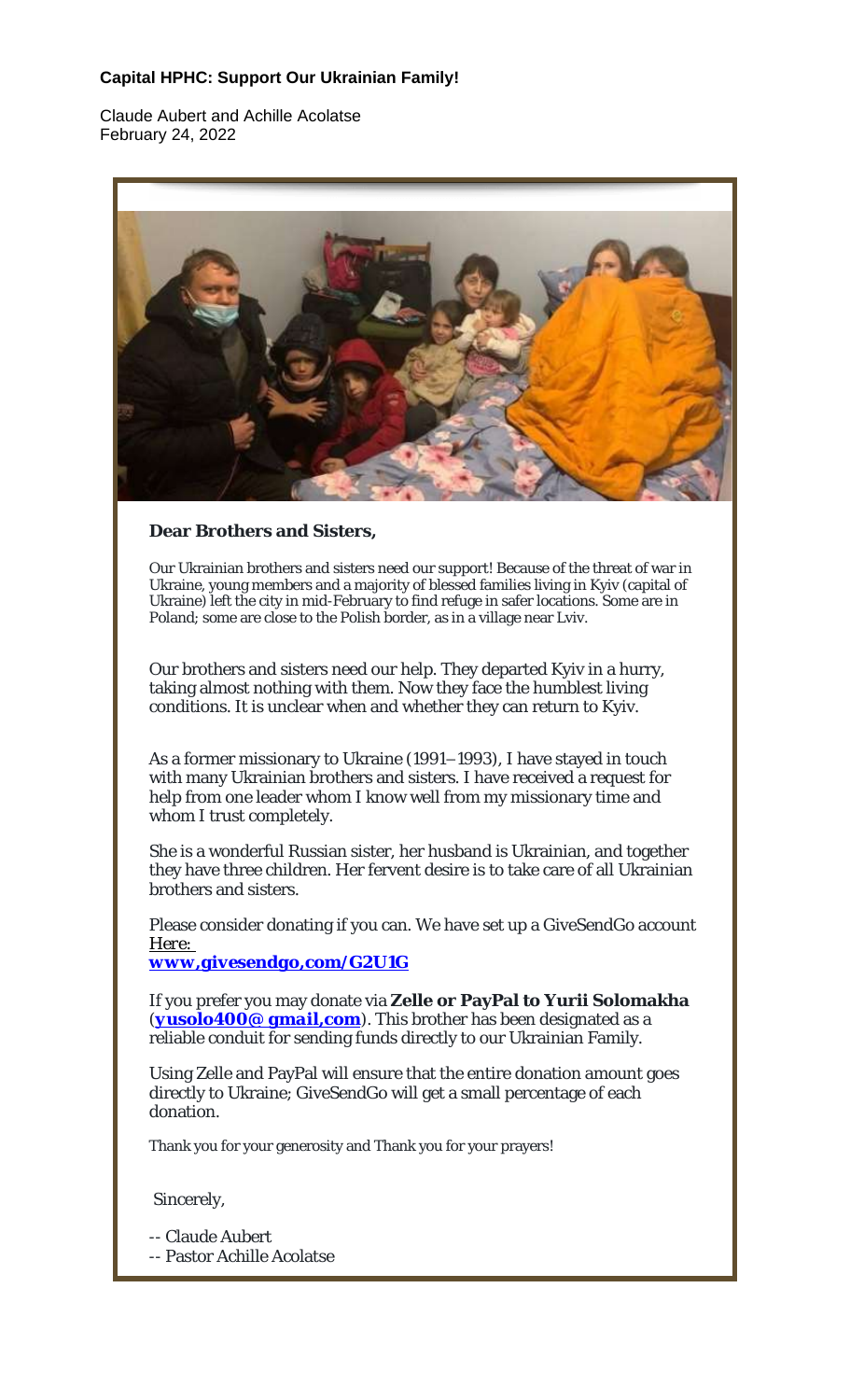



## **Support Our Ukrainian Family**

Campaign Created by: Claude Aubert



The funds from this campaign will be received by Claude Aubert.

Our Ukrainian brothers and sisters need our support! Because of the threat of war in Ukraine, young members and a majority of blessed families living in Kyiv (capital of Ukraine) left the city in mid-February to find refuge in safer locations. Some are in Poland; some are close to the Polish border, as in a village near Lviv.

Our brothers and sisters need our help. They departed Kyiv in a hurry, taking almost nothing with them. Now they face the humblest living conditions. It is unclear when and whether they can return to Kyiv.

As a former missionary to Ukraine (1991–1993), I have stayed in touch with many Ukrainian brothers and sisters. I have received a request for help from one leader whom I know well from my missionary time and trust completely. She is a wonderful Russian sister, her husband is Ukrainian, and together they have three children. Her fervent desire is to take care of all Ukrainian brothers and sisters.

Please consider donating if you can. Thank you for your generosity!

UPDATES

Follow this campaign to get email notifications when the campaign owner posts an

Claude Aubert

## Read less

update.

## PRAYER REQUESTS

Click the Pray Now button to let the campaign owner know you are praying for them.

FOLLOW NOW

# Let's Create Your Fundraising Website!

PRAY NOW

Create your own page and start accepting online donations.

START FOR FREE

# The Leader In Christian Fundraising



Worldwide leader

GiveSendGo is trusted around the world for its simple, reliable



 $\overline{\mathbf{v}}$ 

## Simple setup

Personalize, share and start collecting money in just minutes.



#### $\sum$  0% Platform Fee

Keep more of the money you raise with our no fee platform.



## Recent Donations

USD \$ 40 Caroline 11 mins ago

 $\bullet$  0

USD \$ 100

 $\bullet$  0  $\bullet$ 

30 mins ago

Harumi and Lisa Take

We in America are acutely aware of what's happening in Eastern Europe and hope this very small donation will help our Blessed brothers and sisters in the Ukraine.

See all  $\left| \begin{array}{c} \infty \\ \infty \end{array} \right|$   $\infty$  See top donations

 $\blacktriangledown$